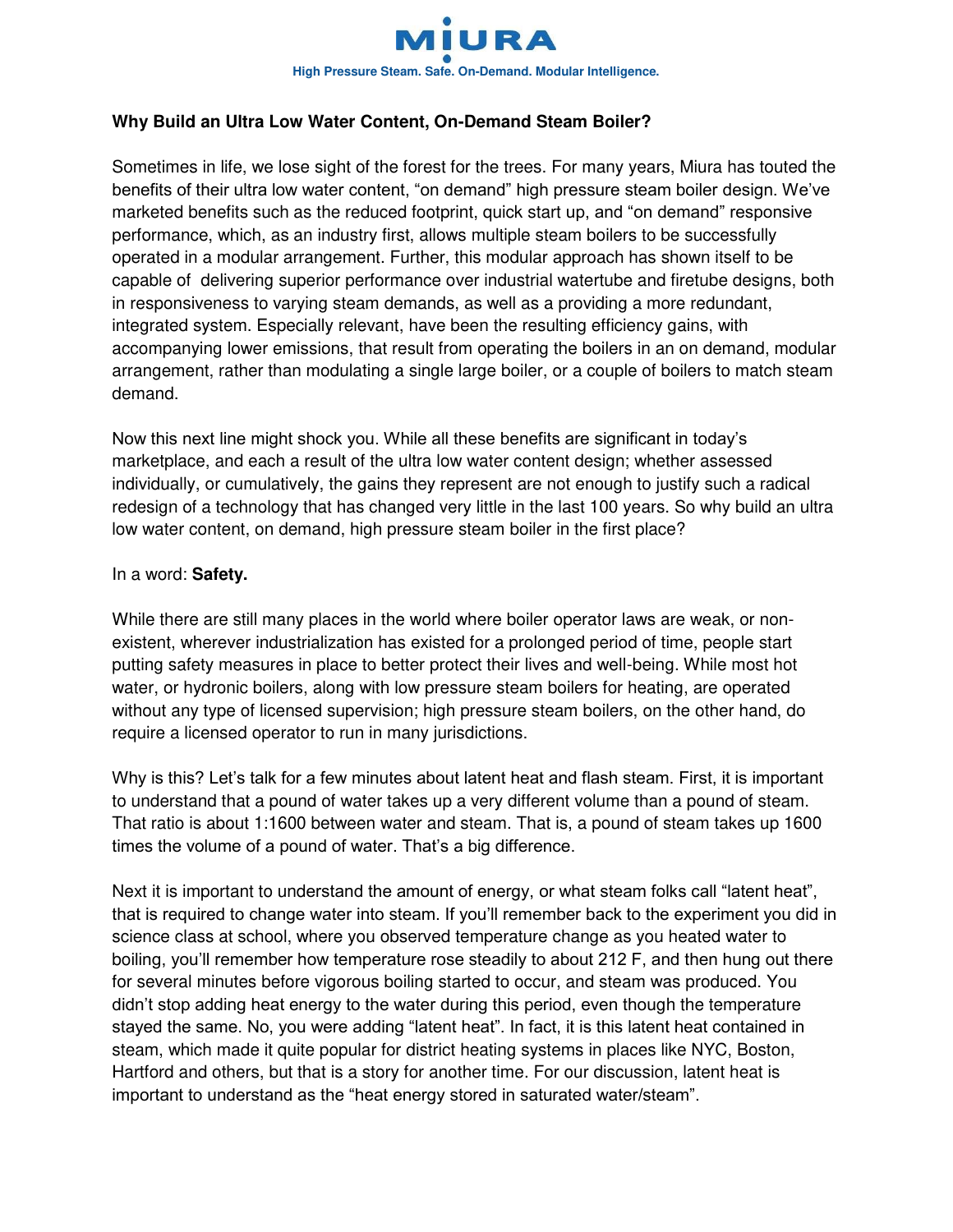

Finally, it is critically important to understand the effects of pressure and temperature on the physical state of water. When you were conducting that science experiment in your classroom, you were boiling water at what is referred to as "atmospheric conditions". While atmospheric conditions vary with altitude above sea level, for our discussion here, that variation is not important, though it is worth noting that water tends to boil at a slightly lower temperature in Denver, than in LA. Likewise, as pressure increases above atmospheric pressure, boiling occurs at even higher temperatures than 212 F. In fact, there is a direct correlation between the temperature at which water will boil, and pressure enacted on that water. We'll referred to this phenomena as saturation conditions. For instance, at just 15 psig, or approximately 2 atmospheres, water won't boil until it reaches approximately 250 F.

Very importantly, this also works in the opposite direction, with pressure, which brings us finally to the subject of flash steam. Should pressurized water at saturation conditions of 250 F and 15 psig suddenly have pressure drop to 0 psig, or atmospheric pressure, the latent energy present will cause a portion of that water to immediately flash to steam. Imagine if you will, an entire gallon of water instantly flashing to steam, and suddenly trying to occupy the equivalent volume of 1600 gallons of water.

Another important thing to know about flash steam is that the proportion of pressurized water volume that will flash instantly to steam, increases as the pressure differential from atmospheric conditions increases. For instance, in order to flash off an entire gallon of 250 F pressurized water by reducing pressure from 15 psig to 0 psig, as previously mentioned, there would need to be 25 gallons present, since the percentage of flash steam resulting from that pressure drop is approximately 4%. Should saturation conditions corresponding to 60 psig be present, that percentage jumps to approximately 10%. At saturation conditions corresponding to 250 psig, the percentage of flash steam would be approximately 20% of available pressurized water volume.

To bring some perspective to the situation, consider that a small 200 Hp Scotch-Marine type firetube boiler capable of operating up to 150 psig, contains a little over 1,000 gallons of water during operation. That's over 7 million Btu's of stored energy in the form of latent heat. Now imagine a pressure vessel breach, and 162 gallons (16.2% of 1,000) of that water suddenly trying to occupy 1600 times that volume, the equivalent of 259,200 gallons of water. That's roughly 40% of the volume of an Olympic sized swimming pool! To put it another way, if 162 gallons occupies approximately 22 cu.ft. of volume, then when that same volume flashes to steam, it would be trying to take up 35,200 cu.ft., and most likely, that is much more volume than is contained within the boiler room. That is quite an explosive force. The energy behind that explosive force is stored within the volume of every operational high pressure steam boiler. Just do an internet image search for "steam boiler explosion", and you'll see what I mean.

So as you can see, there is inherent danger present when water exists in saturated conditions at pressures well above atmospheric pressure. The amount of danger is directly related to two things: 1) the volume of saturated water present, and 2) the pressurization of that volume above atmospheric pressure. So how can a high pressure steam boiler be made safer?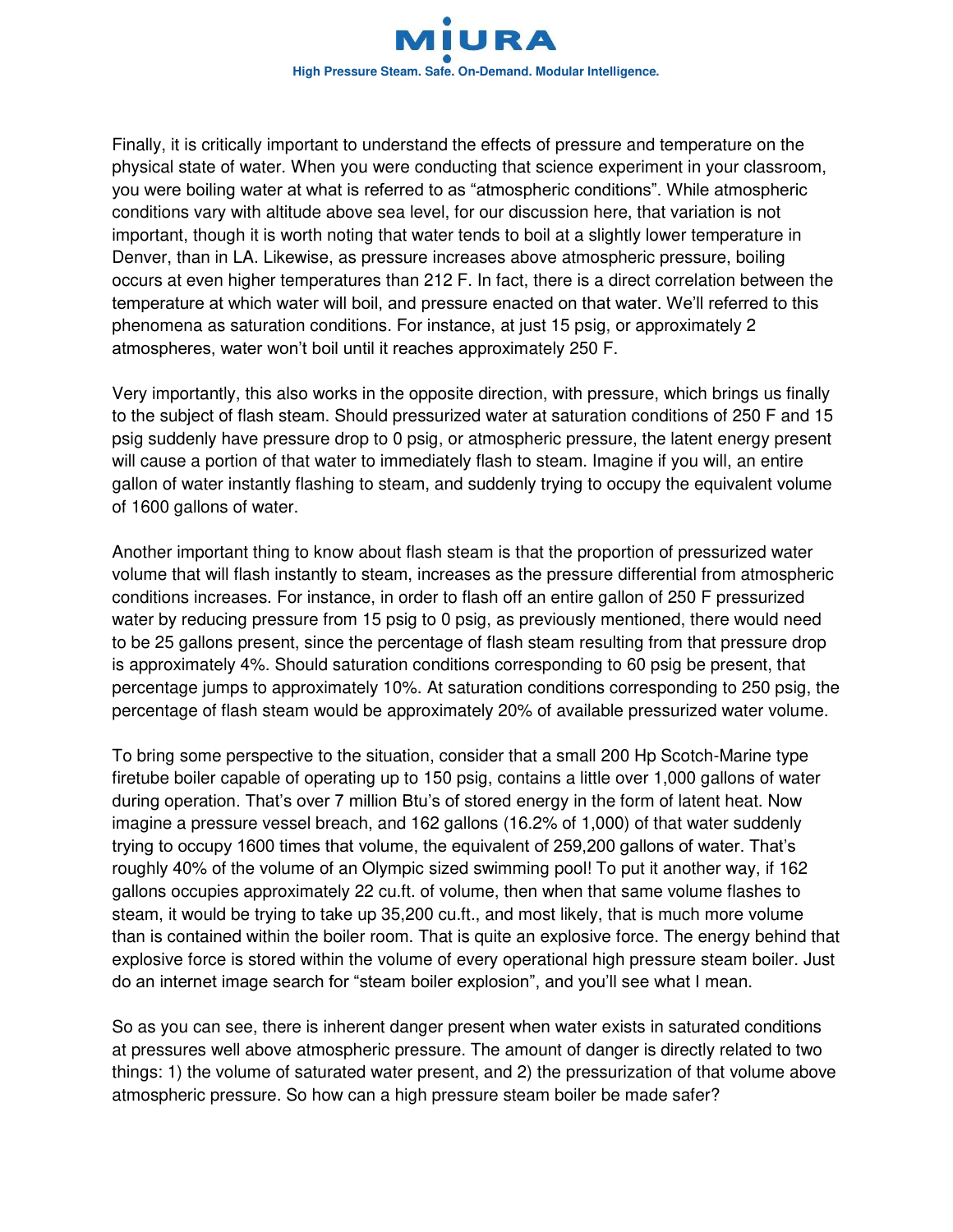

The high pressure steam boiler industry, generally speaking, has not responded to this question by radically redesigning their equipment, but rather, attempting to improve the operational safety of these inherently unsafe designs through two legal avenues spelling out codes and regulations for:

- automated safety devices
- operator licensing

While well-intentioned, and when applied successfully, these codes and regulations can be acknowledged to have reduced the associated death toll and damage, boiler explosions are still prematurely ending a significant number of lives, and costing hundreds of thousands of dollars in property damage worldwide every year. Even where excellent laws exist, they are inherently reliant on 1)proper enforcement, as well as 2)sound maintenance practices combined with 3)operator vigilance. That situation, especially in areas of rapidly developing industrialization, unfortunately, leaves plenty of openings for failure.

It's a bit like car safety. Seat belt laws, required safety devices like airbags, ABS, rear cameras, crash testing, and the like, all have saved numerous lives, yet motor vehicle deaths continue year after year, due to inherent dangers. We accept those dangers, because to date, for many, an automobile is still the best way to get around. This lack of viable safer options is not the case in the boiler world.

So what to do? As time has passed, repeated efforts have been made to simply replace the need for steam altogether, especially high pressure steam, with safer, more energy efficient, less maintenance intensive methods of energy transfer. In many instances, hot water generators, and/or industrial thermal fluid heaters have taken over systems previously served by steam. Despite the continuous improvements in those technologies, however, their inherent limitations cannot completely eliminate the need, or surpass the suitability of high pressure steam for many applications.

The answer then, is that a safer, high pressure steam boiler must be built. If you'll recall from earlier in our discussion, inherent boiler safety is 1) directly related to the volume of water present at saturation conditions, as well as 2) the pressurization of that volume above atmospheric pressure. Practically speaking, only one of these two factors, that of water volume, can be addressed without completely negating the value of high pressure steam in the first place. In most cases, operating steam pressure and temperature is dictated by the district heating or process condition requirements for which steam is deemed the most suitable solution.

So, water volume then. Reducing water volume in a steam boiler poses a few large challenges. The water volume in a steam boiler serves dual purposes. First, and most obviously, steam cannot be generated without boiling water present. So there must be enough water present in the pressure vessel to produce the required capacity of steam, at the required temperature and pressure. Secondly, and just as importantly, the furnace side of the boiler, where the flame and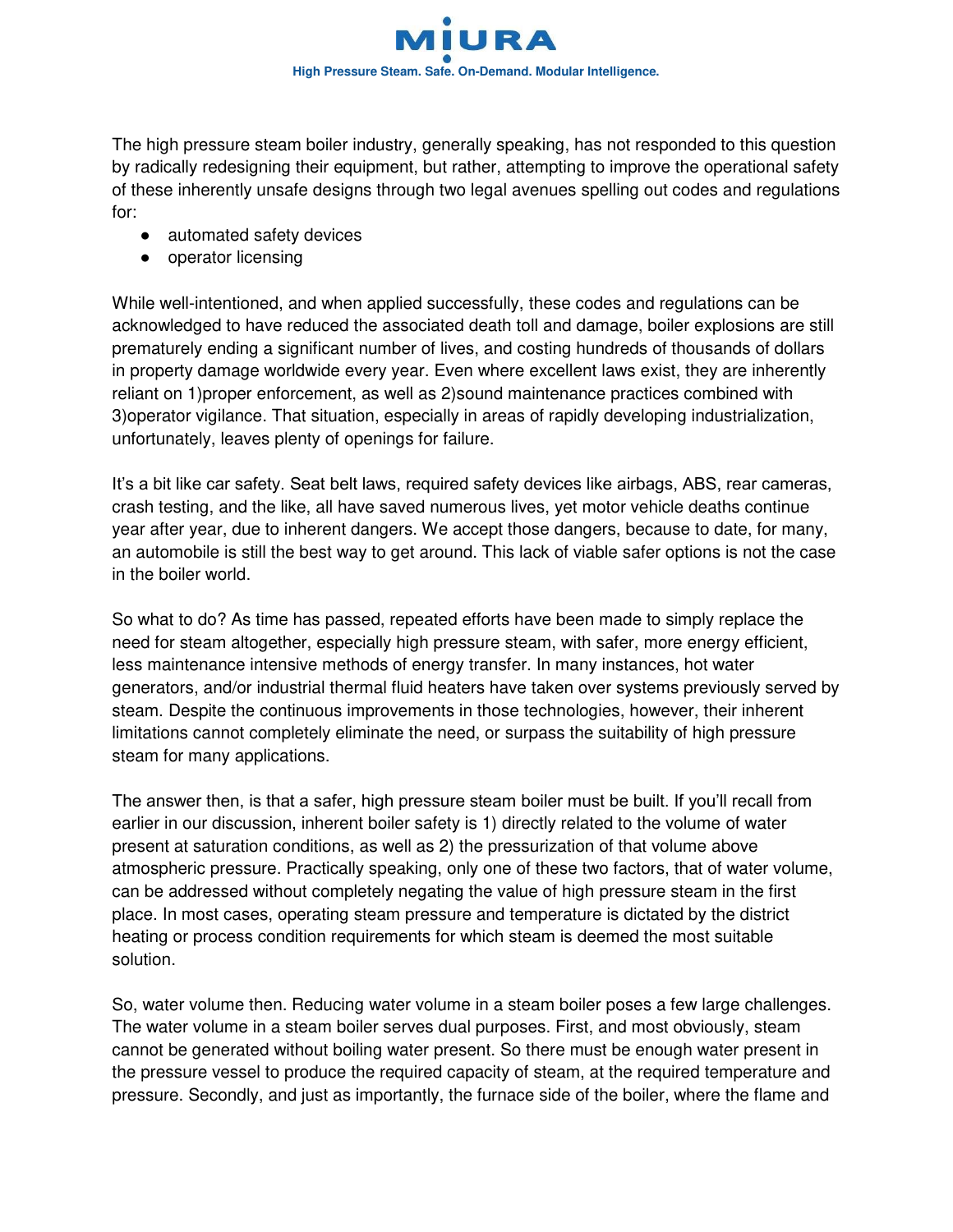

hot flue gases are generated, is very hot. Flame temperatures typically exceed 2,000 F at the burner. The materials the pressure vessel is constructed from, typically welded carbon steel, cannot maintain their structural integrity at temperatures of less than half that. So the water content of the boiler also serves to cool the pressure vessel. The trick then, is to design a boiler that can contain the minimum amount of water required to produce a given capacity of steam, while still having enough cooling capacity to maintain the integrity of the vessel in substantial excess of the steam pressure desired. Sounds easy, right? Why weren't boilers designed like this from the beginning?

Back at the beginning of the Industrial Revolution, when steam was just beginning to be employed for heating and process use, most boilers were coal fed, and often manually. Think about those guys you see in the old movies, all sweaty and covered in soot, shoveling coal into the furnace of a locomotive engine, or the boilers of big ship. Water level controls, and feedwater delivery were relatively primitive as well. At the outlet of the boiler, however, steam flow and pressure would vary with whatever heating or process demand was being supplied. These steam demand changes can happen very quickly. The only way an operator could adjust heat input, or water level enough to keep up with these changes, was to slow down the reaction time needed. A large mass of water in the boilers served as a buffer, necessarily slowing down the reactions from increased steam output, and heat input to a more manageable level. As long as water level was kept within a given range, there would be sufficient water present to flash to steam in the event of a sudden demand increase, and enough cooling present should steam demand fall off while the heat in the furnace was still increasing due to the addition of fuel.

In fact, controlling heat input, along with water level and flow are still the greatest challenges to building an ultra low water content, on-demand boiler. As the buffer of water volume is removed from the steam boiler design, burner and water level controls must be designed to be able to react quickly to steam demand changes, in fact, near instantaneously, and they must be designed to act in concert. Gone are the accumulator like properties in a large water mass boiler that allow it to suddenly compensate for a sudden elevation in steam demand. Instead, the ondemand boiler shifts from low to high fire instantaneously to compensate. Of course, this also means that should steam demand suddenly dissipate, the on-demand boiler faces little danger of "running away" towards a pressure spike as well.

In fact, the primary trade off for significantly reducing high pressure steam boiler water content, and the danger that it poses, is that without that added buffer volume, everything speeds up, hence the "on-demand" terminology. From a design standpoint, in order to deliver the quick output changes required to match steam demand, the pressure vessel itself must be capable of heating up and cooling down quickly without risk of thermal shock. Miura provides for this capability with a multiple watertube, "floating header" design, whereby the portion of the pressure vessel above the watertubes, is supported by those tubes, and allowed to "float" freely above them as they expand and contract. The welded construction of the pressure vessel, especially where the tubes meet the tubesheet, makes for very durable construction, relative to other high pressure boiler designs.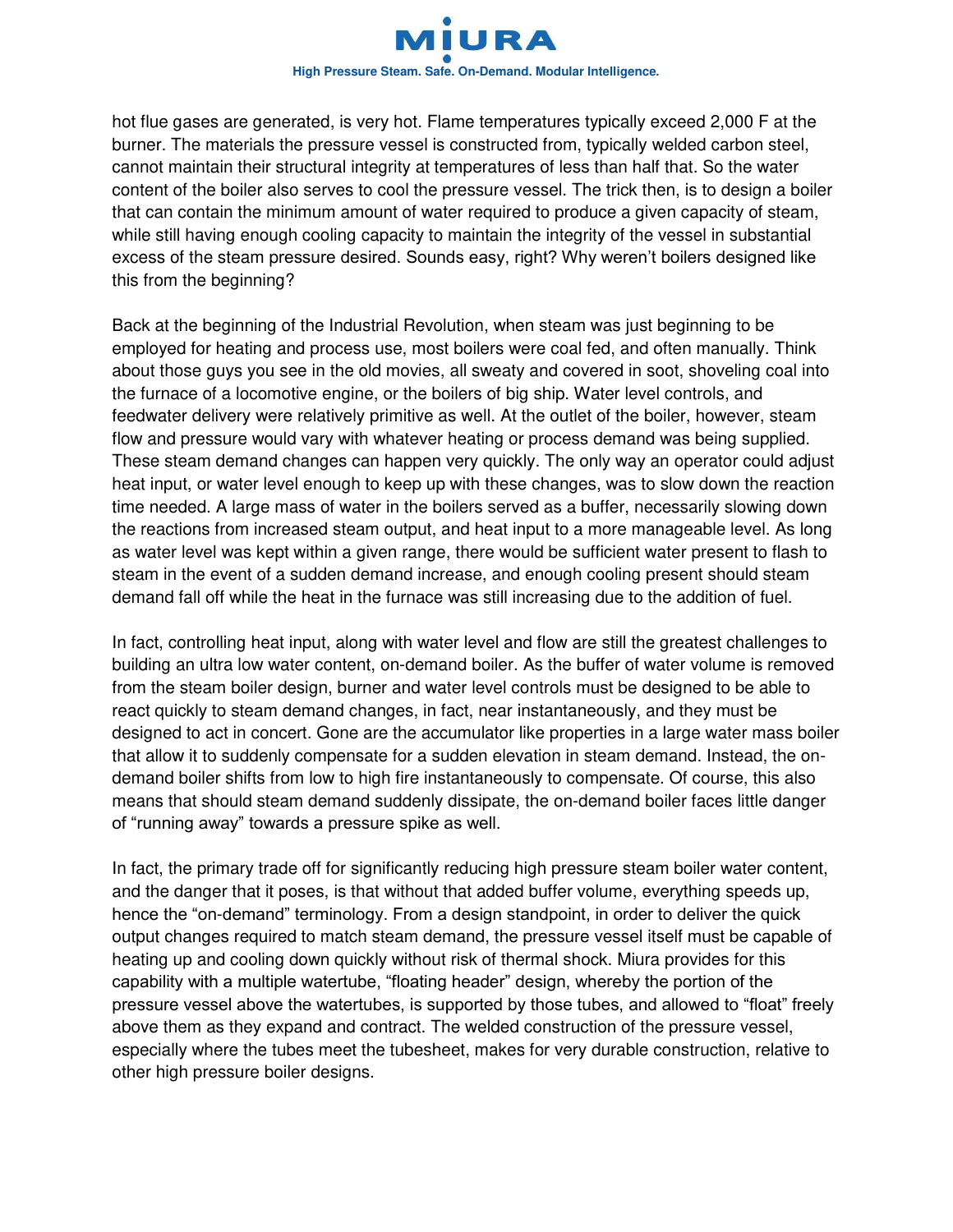

In some cases, such as the burner controls, the requirement for quick response actually allows for simplification. Because system steam pressure changes can occur very rapidly, and no accumulator effect is present, gradual modulation of the burner would be too slow to bring a boiler from low fire to full output. Instead, the ability to shift from low fire to full capacity instantaneously, while less sophisticated, provides a superior operational response. Additionally, from a maintenance standpoint, this high/low/off burner staging goes a long way to simplifying one of the more complex and maintenance intensive subsystems relative to traditional boiler designs.

From a water level control perspective, with two stages of output, and no fixed water line, water level is maintained for each stage, be it low fire, or high fire, by a series of probes in a sidestream liquid volume control column, and accompanying control logic. While mechanically simple, with no moving parts, the sophistication resides in the control logic programmed into the boiler control board. This control logic very simply calls for feedwater delivery from a typical vertical multi-stage feedwater pump, or does not. A timing logic ensures that feedwater flow is being delivered at the proper flow rate and pressure. This simple on/off flow setup, as simplicity often does, provides for very reliable water level control, and immediate indication should there be a problem. Should a fault in the control occur, the boiler will quickly trip offline, and alarm, requiring the operator to physically reset it.

Another often cited, and vitally important concern, is the way in which water chemistry is affected by the reduction in operational water content. While the physics of water chemistry remain essentially the same, just as every other system control must increase in responsiveness, the timeframe in which water treatment effects occur is also significantly reduced in a less diluted environment. A gallon of water delivered to an on-demand boiler makes up a much more significant portion of operational water content, than a gallon of water fed into a more traditional storage tank boiler design. If water chemistry has been properly maintained free of scale causing minerals, and corrosion contributing ions, then the transition away from a storage tank boiler design to an on-demand boiler will be fairly painless. On the other hand, if maintenance of system water quality has been lax, or inconsistent at best, issues will begin to show up in short order.

While repairing pressure vessel heat transfer surface damage due to poor water treatment in any high pressure steam boiler is expensive, low water content, on-demand steam boilers, due to necessarily tighter design tolerances, and more sophisticated construction, are not designed with incremental repairs to these surfaces in mind, but rather wholesale replacement, if required. It's not that some limited incremental repairs cannot be performed, but rather, the pressure vessel design is not compromised to ease such a repair.

With this in mind, it is not uncommon for manufacturers of ultra low water content, on-demand style boilers to provide a proposal which includes not only typical plant accessory equipment such as DA/Feedwater skids, and blowdown coolers, but also water treatment equipment such as softeners/RO and chemical feed. Miura, in fact, offers not only the full extent of boiler plant